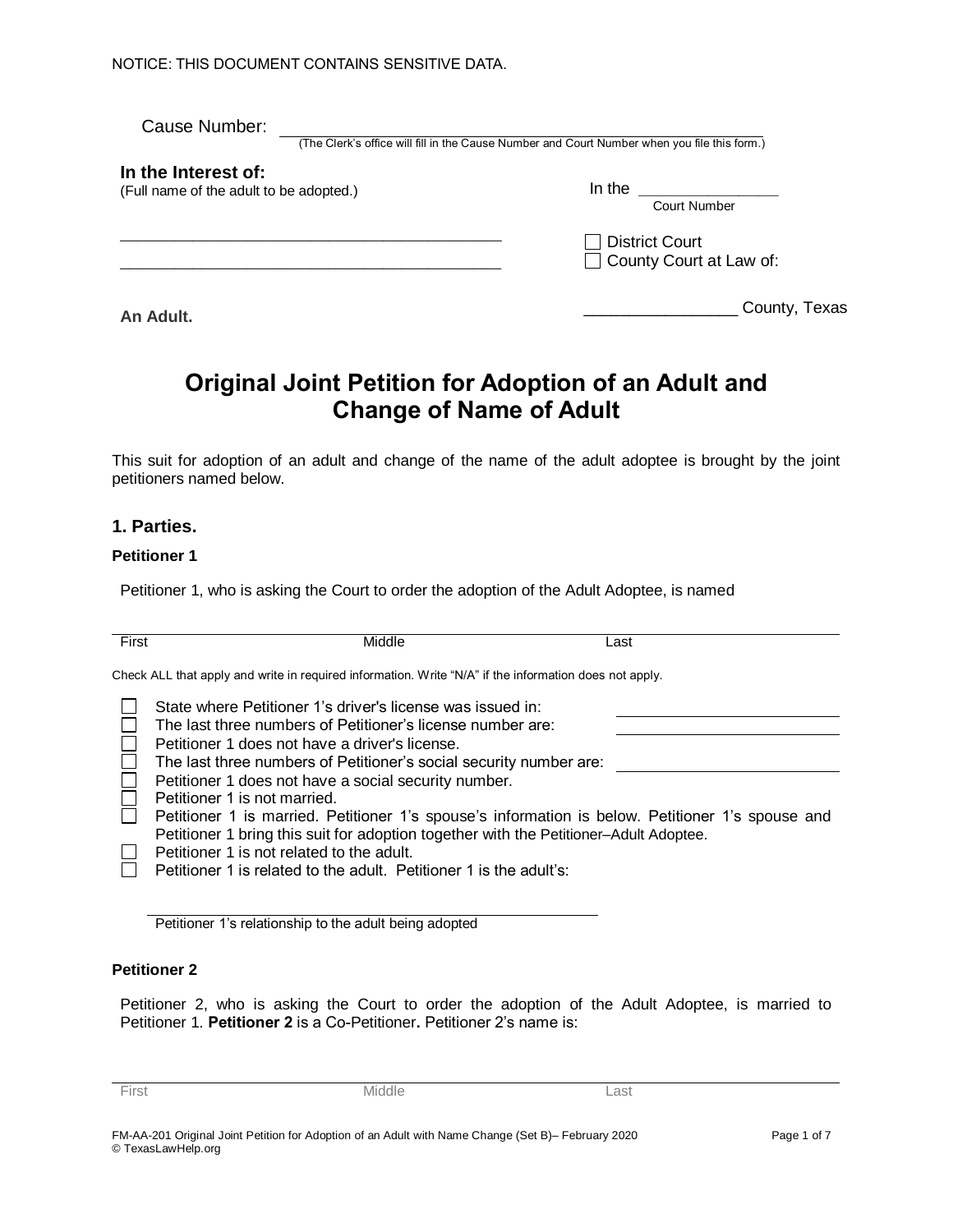Check ALL that apply and write in required information. Write "N/A" if the information does not apply.

| State where Petitioner 2's driver's license was issued in:<br>The last three numbers of Petitioner 2's license number are:<br>Petitioner 2 does not have a driver's license.<br>The last three numbers of Petitioner's social security number are:<br>Petitioner 2 does not have a social security number.<br>Petitioner 2 is not married.<br>Petitioner 2 is married. Petitioner 1's spouse's information is below. Petitioner 1's spouse and |
|------------------------------------------------------------------------------------------------------------------------------------------------------------------------------------------------------------------------------------------------------------------------------------------------------------------------------------------------------------------------------------------------------------------------------------------------|
| Petitioner 2 bring this suit for adoption together and will be referred to in this document as "Adopting"                                                                                                                                                                                                                                                                                                                                      |
| Petitioners."                                                                                                                                                                                                                                                                                                                                                                                                                                  |
| Petitioner 2 is not related to the adult.                                                                                                                                                                                                                                                                                                                                                                                                      |
| Petitioner 2 is related to the adult. Petitioner 2 is the adult's:                                                                                                                                                                                                                                                                                                                                                                             |

Petitioner 2's relationship to the adult

The proposed Adult Adoptee ("Petitioner–Adult Adoptee") is a co-petitioner.

### **Petitioner–Adult Adoptee.**

The Petitioners ask the Court to make orders about the following adult who is over the age of 18:

\_\_\_\_\_\_\_\_\_\_\_\_\_\_\_\_\_\_\_\_\_\_\_\_\_\_\_\_\_\_\_\_\_\_\_\_\_\_\_\_\_\_\_\_\_\_\_\_\_\_\_\_\_\_\_\_\_\_\_\_\_\_\_\_\_\_\_\_\_\_\_\_\_\_\_\_. Name of adult adoptee County of residence

# **2 Discovery Level.**

The discovery level in this case, if needed, is Level 2.

## **3. Jurisdiction.**

There are no court orders about the adult. No other Court has continuing jurisdiction over this case or the adult. This court has authority to decide this case because the Petitioner resides (or Petitioners, if married, reside) in this county.

### **4 Consent of Petitioner–Adult Adoptee.**

The consent of the adult to be adopted (the Petitioner–Adult Adoptee) will be obtained and filed in this case.

# **5. Court-Ordered Relationships.**

There are no court-ordered relationships over the Petitioner–Adult Adoptee subject of this suit at this time.

## **6. Name Change of Petitioner–Adult Adoptee.**

Petitioner–Adult Adoptee requests a change of name to:

Requested name change of Adult Adoptee

The reason Petitioners request to change Petitioner–Adult Adoptee's name is because of this adoption.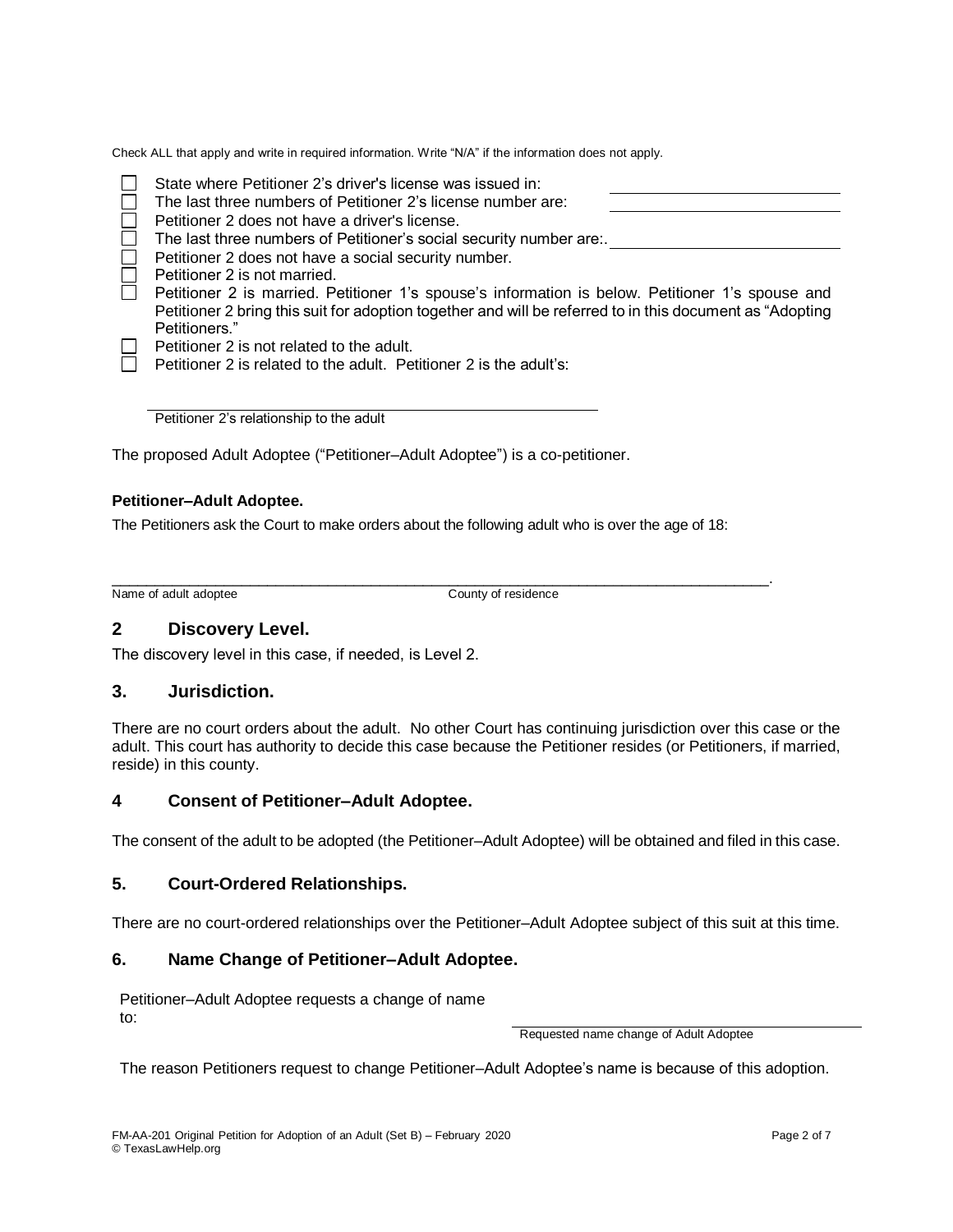The requested name change is in the Petitioner–Adult Adoptee's best interest or benefit and in the interest of the public.

|        | Petitioner-Adult Adoptee's date of birth is:                                                                                                                                |                                                                                                                      |                    |              |         |
|--------|-----------------------------------------------------------------------------------------------------------------------------------------------------------------------------|----------------------------------------------------------------------------------------------------------------------|--------------------|--------------|---------|
|        |                                                                                                                                                                             | Month                                                                                                                | Day                | Year         |         |
|        | Petitioner-Adult Adoptee's place of birth is:                                                                                                                               | City                                                                                                                 | County             | <b>State</b> | Country |
|        | Petitioner-Adult Adoptee's gender is:                                                                                                                                       |                                                                                                                      |                    |              |         |
|        |                                                                                                                                                                             |                                                                                                                      |                    |              |         |
|        | Petitioner-Adult Adoptee's race is:                                                                                                                                         | <u> 1980 - Jan Stein Stein Stein Stein Stein Stein Stein Stein Stein Stein Stein Stein Stein Stein Stein Stein S</u> |                    |              |         |
|        |                                                                                                                                                                             |                                                                                                                      |                    |              |         |
|        | <b>Driver's License Numbers of Petitioner-Adult Adoptee</b>                                                                                                                 |                                                                                                                      |                    |              |         |
|        | All driver's license numbers issued to Petitioner-Adult Adoptee within the last 10 years are listed below:                                                                  |                                                                                                                      |                    |              |         |
|        | Driver's license number:                                                                                                                                                    |                                                                                                                      | State of issuance: |              |         |
|        | Driver's license number:                                                                                                                                                    |                                                                                                                      | State of issuance: |              |         |
|        | Petitioner-Adult Adoptee has not had a driver's license in the last 10 years.                                                                                               |                                                                                                                      |                    |              |         |
|        | <b>Petitioner-Adult Adoptee's Social Security Number</b><br>(Check and complete if applicable.):                                                                            |                                                                                                                      |                    |              |         |
|        | ___ Petitioner–Adult Adoptee's <b>Social Security Number</b> is: _________________________                                                                                  |                                                                                                                      |                    |              |         |
|        | Petitioner-Adult Adoptee does not have a social security number.                                                                                                            |                                                                                                                      |                    |              |         |
|        | Petitioner-Adult Adoptee's FBI Number, SID Number, or Other Criminal ID                                                                                                     |                                                                                                                      |                    |              |         |
|        | <b>Petitioner-Adult Adoptee's FBI Number:</b><br>(Check if applicable.)                                                                                                     |                                                                                                                      |                    |              |         |
| $\Box$ | Petitioner-Adult Adoptee does not have a Federal Bureau of Investigations (FBI) number (that is, a<br>reference number to a criminal history record with the FBI).          |                                                                                                                      |                    |              |         |
|        | Petitioner-Adult Adoptee's FBI number is:                                                                                                                                   |                                                                                                                      |                    |              |         |
|        | <b>Petitioner-Adult Adoptee's SID Number</b><br>(Check if applicable)                                                                                                       |                                                                                                                      |                    |              |         |
| $\Box$ | Petitioner-Adult Adoptee does not have a State Identification (SID) Number in Texas's<br>computerized criminal records system.<br>Petitioner-Adult Adoptee's SID number is: |                                                                                                                      |                    |              |         |
|        |                                                                                                                                                                             |                                                                                                                      |                    |              |         |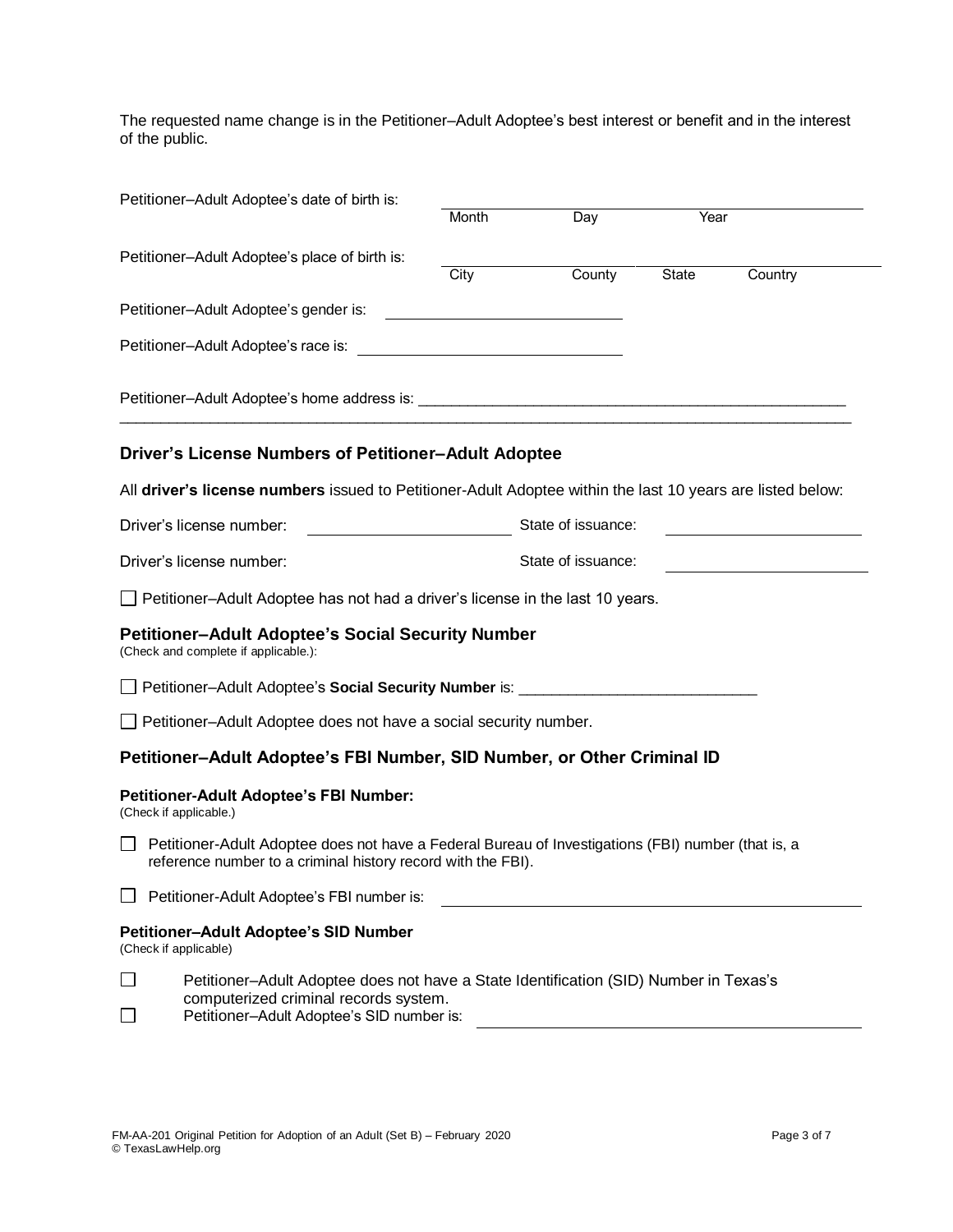#### **Petitioner–Adult Adoptee's Other Criminal History Record Numbers**

(Include jurisdiction of record)

If Petitioner-Adult Adoptee has an identification number any computerized criminal history system OUTSIDE of Texas, check the box below and write it here.

 $\Box$  Adult Adoptee's other reference number to a criminal history record is:  $\Box$ 

### **Petitioner–Adult Adoptee Felony, Class A Misdemeanor, or Class B Misdemeanor Criminal History Record Numbers**

Petitioner–Adult Adoptee (Check one.):

 $\Box$  has NOT been charged with a class A or B misdemeanor or felony.

 $\Box$  has been charged with the following class A or B misdemeanors or felonies. (If more space is needed, attach an additional page.)

| Court □ District Court □ County Court |
|---------------------------------------|
|                                       |
|                                       |
| County                                |

Court Number Court □ District Court □ County Court

Petitioner–Adult Adoptee (Check at least one.)

□ Has **not** been finally convicted of any felony.

 $\Box$  Has been finally convicted of a felony but was pardoned.

Has been the subject of a final felony conviction and**:** (Check one.):

At least two years have passed since Petitioner–Adult Adoptee has been released from jail. The certificate of discharge from the Texas Department of Criminal Justice is attached.

At least two years have passed since Petitioner–Adult Adoptee has completed court-ordered community supervision or juvenile probation.

**has** been convicted of a felony and is changing their name to the primary name used in their criminal history record information.

The court may allow Petitioner–Adult Adoptee to change their name if they were pardoned or at least two years have passed since they received a certificate of discharge or completed court ordered community supervision or juvenile probation, or if it has been less than two years AND they are asking to change their name to the primary name used in their criminal history record. Petitioner–Adult Adoptee must attach proof to this petition.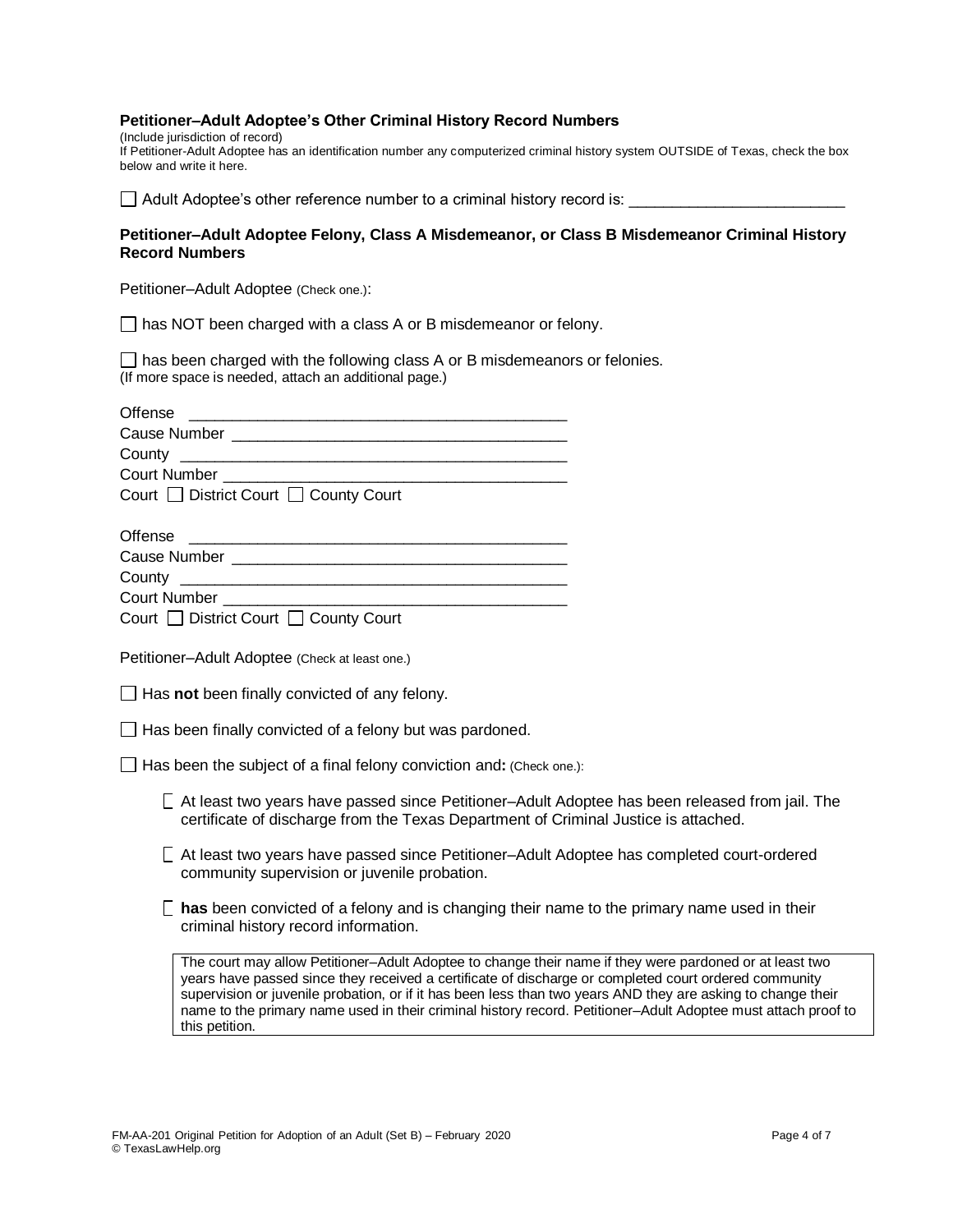## **Sex Offender Registration Program**.

 $\Box$  The Petitioner–Adult Adoptee is NOT subject to the registration requirements of the Sex Offender Registration Program set out in Chapter 62 of the Texas Code of Criminal Procedure.

**Or** □ the Petitioner–Adult Adoptee, is subject to the registration requirements of the Sex Offender Registration Program set out in Chapter 62 of the Texas Code of Criminal Procedure.

(If yes: The Petitioner–Adult Adoptee must submit a completed Sex Offender Update Form to local law enforcement to notify the law enforcement agency that Adult Adoptee is changing their name. A copy of this notification must be attached to this Petition.)

### **Fingerprints**.

Petitioner includes with this Petition a legible and complete set of Petitioner–Adult Adoptee's fingerprints on a fingerprint card acceptable to the Texas Department of Public Safety and the Federal Bureau of Investigation.

# **7. Request for Judgment.**

Petitioners ask that the Court grant the adoption between the Petitioners and the Petitioner–Adult Adoptee subject of this suit. Further, Petitioners ask the court to order the clerk to seal the file and minutes of the court; make the orders Petitioners have asked for in this Petition; and make any other orders to which Petitioners are entitled. Petitioners ask for general relief.

Respectfully,

## **Petitioner 1**

Petitioner 1 signs above Signed on date

Petitioner 1 prints full name.

Petitioner 1 full address (city/state/ZIP).

Petitioner 1's email address.

Petitioner 1's phone number.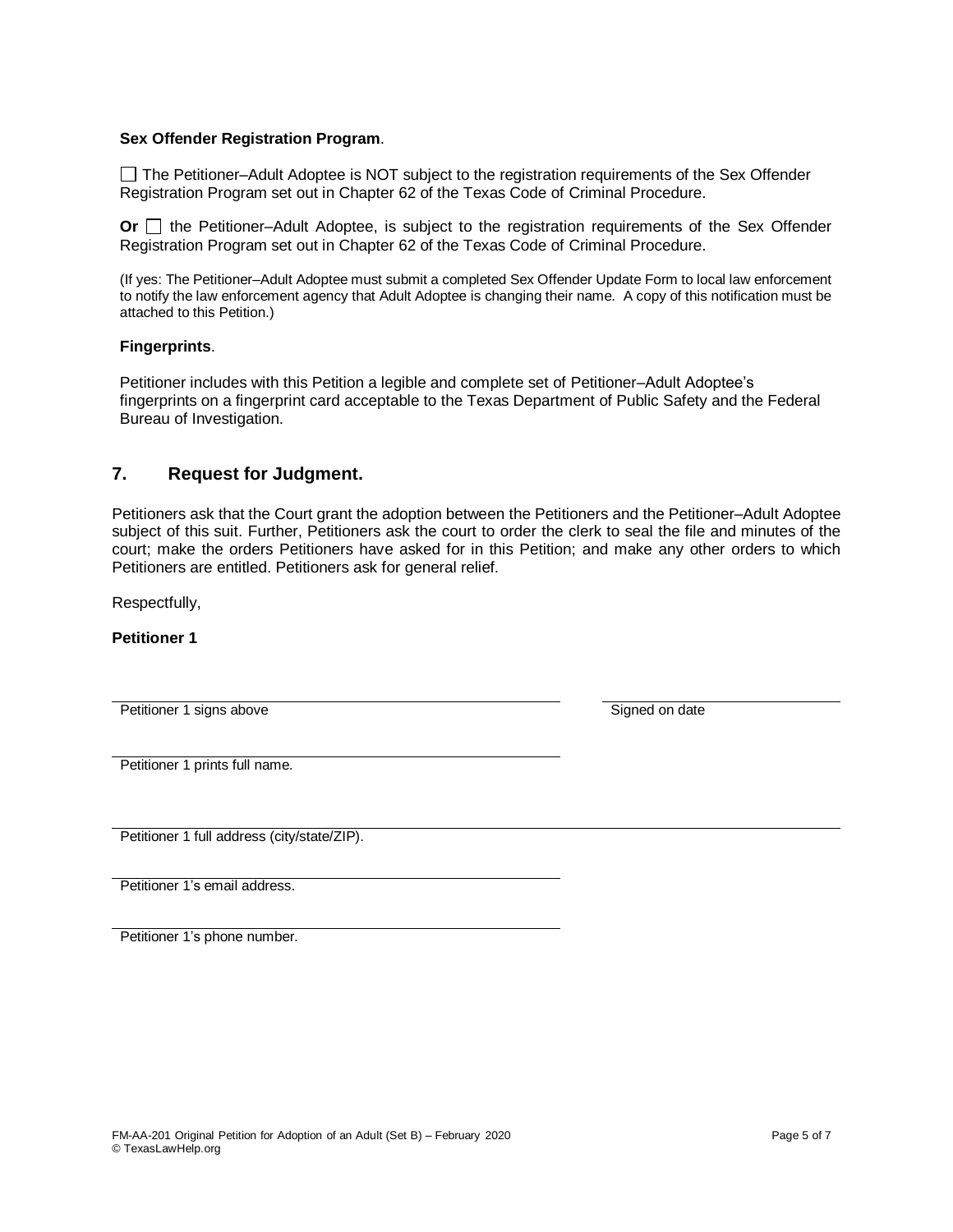**Petitioner 2** (Leave this section blank if there is no Petitioner 2)

| Petitioner 2 signs above                   | Signed on date |
|--------------------------------------------|----------------|
| Petitioner 2 prints full name.             |                |
| Petitioner 2 full address.                 |                |
| Petitioner 2's email address.              |                |
| Petitioner 2's phone number.               |                |
| <b>Petitioner-Adult Adoptee</b>            |                |
| Petitioner-Adult Adoptee signs above       | Signed on date |
| Petitioner-Adult Adoptee prints full name. |                |
| Petitioner-Adult Adoptee full address.     |                |
| Petitioner-Adult Adoptee's email address.  |                |
|                                            |                |

By signing below, Petitioners agree to notify the Court in writing if their mailing addresses or email address change during these proceedings. If this information is not updated, notices about this case will be sent to the mailing addresses or email addresses on this form.

i<br>L

i<br>L

Petitioner 1's Signature Date

Petitioner 2's Signature Date

Petitioner–Adult Adoptee's Signature Date

Petitioner–Adult Adoptee's phone number.